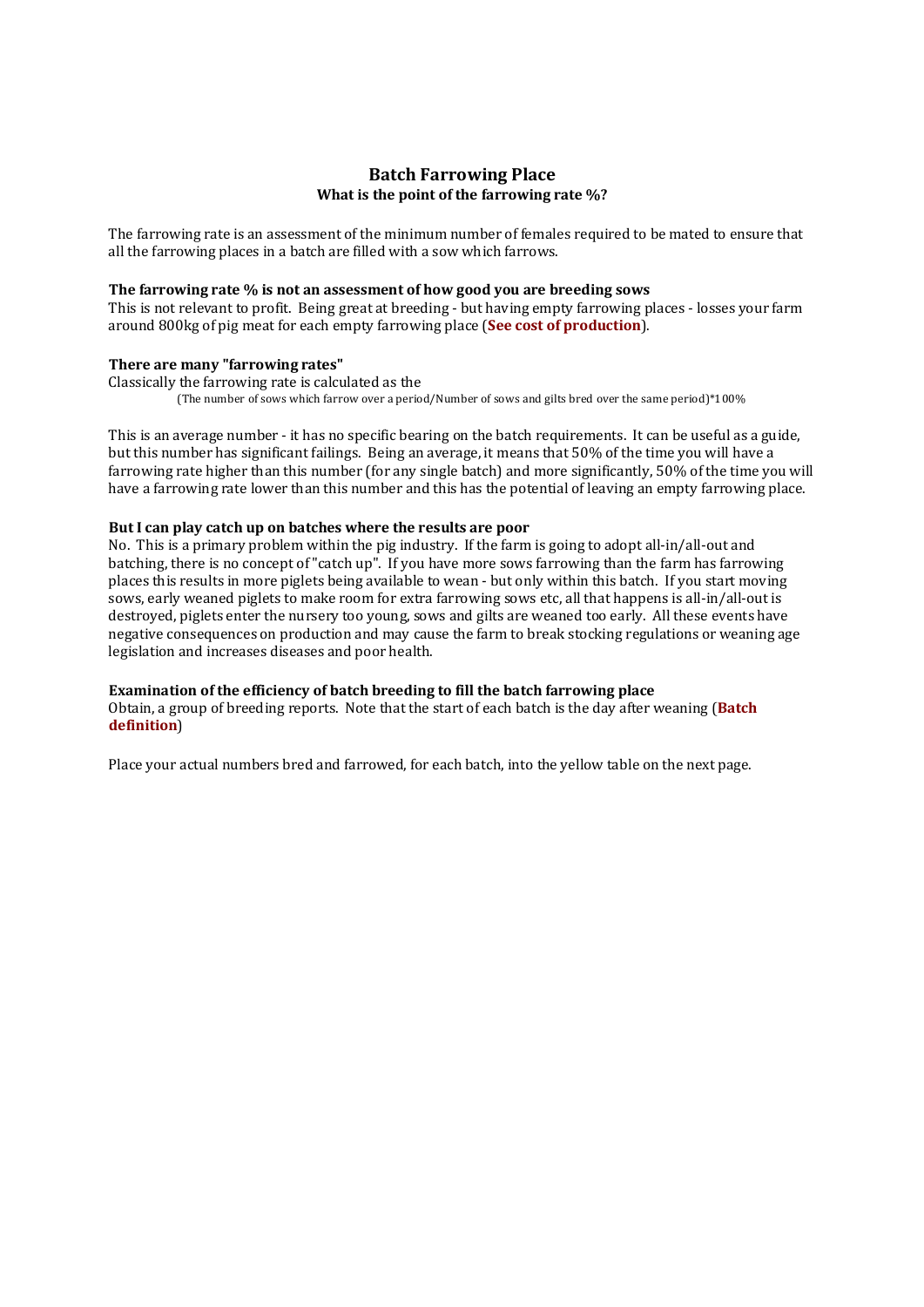# **Batch Farrowing Rate analysis**

Averages

The yellow boxes can be customised to your farm. The model is set up for 52 batches

| Batch<br><b>Bred</b><br>FR%<br>Farrow<br><b>Broad Comments</b><br>25<br>21<br>$\mathbf{1}$<br>84<br>$\overline{\mathbf{c}}$<br>25<br>21<br>84<br>3<br>17<br>14<br>82<br>Check under breeding<br>Check, empty farrowing place<br>4<br>20<br>15<br>75<br>Check under breeding<br>Check, empty farrowing place<br>5<br>33<br>31<br>94<br><b>Check over breeding</b><br><b>Check too many farrowing</b><br>6<br>21<br>17<br>81<br>Check under breeding<br>Check, empty farrowing place<br>$\overline{7}$<br>25<br>22<br>88<br>8<br>26<br>22<br>85<br>9<br>21<br>20 <sub>2</sub><br>95<br>Check under breeding<br>10<br>22<br>18<br>82<br>Check under breeding<br>Check, empty farrowing place<br>27<br>23<br>11<br>85<br><b>Check too many farrowing</b><br>12<br>25<br>20 <sub>2</sub><br>80<br>13<br>22<br>18<br>82<br>Check under breeding<br>Check, empty farrowing place<br>87<br>Check under breeding<br>14<br>23<br>20 <sub>2</sub><br>33<br>27<br>15<br>82<br><b>Check over breeding</b><br><b>Check too many farrowing</b><br>27<br>22<br>16<br>81<br>22<br>17<br>18<br>82<br>Check under breeding<br>Check, empty farrowing place<br>24<br>20<br>18<br>83<br>Check under breeding<br>26<br>21<br>19<br>81<br>26<br>21<br>20<br>81<br>17<br>21<br>23<br>74<br>Check under breeding<br>Check, empty farrowing place<br>22<br>20<br>15 <sub>2</sub><br>75<br>Check under breeding<br>Check, empty farrowing place<br>23<br>85<br>23<br>27<br><b>Check too many farrowing</b><br>21<br>17<br>24<br>81<br>Check under breeding<br>Check, empty farrowing place<br>25<br>22<br>21<br>95<br>Check under breeding<br>28<br>26<br><b>Check over breeding</b><br>26<br>93<br><b>Check too many farrowing</b><br>20<br>27<br><b>18</b><br>90<br>Check, empty farrowing place<br>Check under breeding<br>27<br>23<br>28<br>85<br><b>Check too many farrowing</b><br>24<br>29<br>18<br>75<br>Check under breeding<br>Check, empty farrowing place<br>Check under breeding<br>30<br>23<br>20 <sub>2</sub><br>87<br>25 <sub>2</sub><br><b>Check over breeding</b><br>31<br>30<br>83<br><b>Check too many farrowing</b><br>26<br>16<br>32<br>62<br>Check, empty farrowing place<br>16<br>33<br>25<br>64<br>Check, empty farrowing place<br>34<br>26<br><b>18</b><br>69<br>Check, empty farrowing place<br>35<br>29<br>25<br><b>Check over breeding</b><br>86<br><b>Check too many farrowing</b><br>25<br>22<br>36<br>88<br>30<br>27<br><b>Check over breeding</b><br>37<br>90<br><b>Check too many farrowing</b><br>38<br>25<br>22<br>88<br>29<br><b>Check over breeding</b><br>39<br>24<br><b>Check too many farrowing</b><br>83<br>40<br>26<br>23<br><b>Check too many farrowing</b><br>88<br>26<br>21<br>81<br>41<br>42<br>25<br><b>18</b><br>72<br>Check, empty farrowing place<br>19<br>95<br>Check, empty farrowing place<br>43<br>20<br>Check under breeding<br>44<br>24<br>20 <sub>2</sub><br>83<br>Check under breeding<br>22<br>45<br>25<br>88<br>26<br>22<br>85<br>46<br>27<br>22<br>47<br>81<br>23<br><b>19</b><br>83<br>Check under breeding<br>48<br>Check, empty farrowing place<br>70<br>23<br><b>16</b><br>Check under breeding<br>Check, empty farrowing place<br>49<br>22<br>17<br>77<br>Check under breeding<br>50<br>Check, empty farrowing place<br>25<br>20<br>51<br>80<br>52<br>27<br>20<br>74 |  | 10 | % Varience to determine comments |
|--------------------------------------------------------------------------------------------------------------------------------------------------------------------------------------------------------------------------------------------------------------------------------------------------------------------------------------------------------------------------------------------------------------------------------------------------------------------------------------------------------------------------------------------------------------------------------------------------------------------------------------------------------------------------------------------------------------------------------------------------------------------------------------------------------------------------------------------------------------------------------------------------------------------------------------------------------------------------------------------------------------------------------------------------------------------------------------------------------------------------------------------------------------------------------------------------------------------------------------------------------------------------------------------------------------------------------------------------------------------------------------------------------------------------------------------------------------------------------------------------------------------------------------------------------------------------------------------------------------------------------------------------------------------------------------------------------------------------------------------------------------------------------------------------------------------------------------------------------------------------------------------------------------------------------------------------------------------------------------------------------------------------------------------------------------------------------------------------------------------------------------------------------------------------------------------------------------------------------------------------------------------------------------------------------------------------------------------------------------------------------------------------------------------------------------------------------------------------------------------------------------------------------------------------------------------------------------------------------------------------------------------------------------------------------------------------------------------------------------------------------------------------------------------------------------------------------------------------------------------------------------------------------------------------------------------------------------------------------------------------------------------------------------------------------------------------------------------------------------------------------------------------------------------------------------------------------------------------------------------------------------------------------------------------------------|--|----|----------------------------------|
|                                                                                                                                                                                                                                                                                                                                                                                                                                                                                                                                                                                                                                                                                                                                                                                                                                                                                                                                                                                                                                                                                                                                                                                                                                                                                                                                                                                                                                                                                                                                                                                                                                                                                                                                                                                                                                                                                                                                                                                                                                                                                                                                                                                                                                                                                                                                                                                                                                                                                                                                                                                                                                                                                                                                                                                                                                                                                                                                                                                                                                                                                                                                                                                                                                                                                                              |  |    |                                  |
|                                                                                                                                                                                                                                                                                                                                                                                                                                                                                                                                                                                                                                                                                                                                                                                                                                                                                                                                                                                                                                                                                                                                                                                                                                                                                                                                                                                                                                                                                                                                                                                                                                                                                                                                                                                                                                                                                                                                                                                                                                                                                                                                                                                                                                                                                                                                                                                                                                                                                                                                                                                                                                                                                                                                                                                                                                                                                                                                                                                                                                                                                                                                                                                                                                                                                                              |  |    |                                  |
|                                                                                                                                                                                                                                                                                                                                                                                                                                                                                                                                                                                                                                                                                                                                                                                                                                                                                                                                                                                                                                                                                                                                                                                                                                                                                                                                                                                                                                                                                                                                                                                                                                                                                                                                                                                                                                                                                                                                                                                                                                                                                                                                                                                                                                                                                                                                                                                                                                                                                                                                                                                                                                                                                                                                                                                                                                                                                                                                                                                                                                                                                                                                                                                                                                                                                                              |  |    |                                  |
|                                                                                                                                                                                                                                                                                                                                                                                                                                                                                                                                                                                                                                                                                                                                                                                                                                                                                                                                                                                                                                                                                                                                                                                                                                                                                                                                                                                                                                                                                                                                                                                                                                                                                                                                                                                                                                                                                                                                                                                                                                                                                                                                                                                                                                                                                                                                                                                                                                                                                                                                                                                                                                                                                                                                                                                                                                                                                                                                                                                                                                                                                                                                                                                                                                                                                                              |  |    |                                  |
|                                                                                                                                                                                                                                                                                                                                                                                                                                                                                                                                                                                                                                                                                                                                                                                                                                                                                                                                                                                                                                                                                                                                                                                                                                                                                                                                                                                                                                                                                                                                                                                                                                                                                                                                                                                                                                                                                                                                                                                                                                                                                                                                                                                                                                                                                                                                                                                                                                                                                                                                                                                                                                                                                                                                                                                                                                                                                                                                                                                                                                                                                                                                                                                                                                                                                                              |  |    |                                  |
|                                                                                                                                                                                                                                                                                                                                                                                                                                                                                                                                                                                                                                                                                                                                                                                                                                                                                                                                                                                                                                                                                                                                                                                                                                                                                                                                                                                                                                                                                                                                                                                                                                                                                                                                                                                                                                                                                                                                                                                                                                                                                                                                                                                                                                                                                                                                                                                                                                                                                                                                                                                                                                                                                                                                                                                                                                                                                                                                                                                                                                                                                                                                                                                                                                                                                                              |  |    |                                  |
|                                                                                                                                                                                                                                                                                                                                                                                                                                                                                                                                                                                                                                                                                                                                                                                                                                                                                                                                                                                                                                                                                                                                                                                                                                                                                                                                                                                                                                                                                                                                                                                                                                                                                                                                                                                                                                                                                                                                                                                                                                                                                                                                                                                                                                                                                                                                                                                                                                                                                                                                                                                                                                                                                                                                                                                                                                                                                                                                                                                                                                                                                                                                                                                                                                                                                                              |  |    |                                  |
|                                                                                                                                                                                                                                                                                                                                                                                                                                                                                                                                                                                                                                                                                                                                                                                                                                                                                                                                                                                                                                                                                                                                                                                                                                                                                                                                                                                                                                                                                                                                                                                                                                                                                                                                                                                                                                                                                                                                                                                                                                                                                                                                                                                                                                                                                                                                                                                                                                                                                                                                                                                                                                                                                                                                                                                                                                                                                                                                                                                                                                                                                                                                                                                                                                                                                                              |  |    |                                  |
|                                                                                                                                                                                                                                                                                                                                                                                                                                                                                                                                                                                                                                                                                                                                                                                                                                                                                                                                                                                                                                                                                                                                                                                                                                                                                                                                                                                                                                                                                                                                                                                                                                                                                                                                                                                                                                                                                                                                                                                                                                                                                                                                                                                                                                                                                                                                                                                                                                                                                                                                                                                                                                                                                                                                                                                                                                                                                                                                                                                                                                                                                                                                                                                                                                                                                                              |  |    |                                  |
|                                                                                                                                                                                                                                                                                                                                                                                                                                                                                                                                                                                                                                                                                                                                                                                                                                                                                                                                                                                                                                                                                                                                                                                                                                                                                                                                                                                                                                                                                                                                                                                                                                                                                                                                                                                                                                                                                                                                                                                                                                                                                                                                                                                                                                                                                                                                                                                                                                                                                                                                                                                                                                                                                                                                                                                                                                                                                                                                                                                                                                                                                                                                                                                                                                                                                                              |  |    |                                  |
|                                                                                                                                                                                                                                                                                                                                                                                                                                                                                                                                                                                                                                                                                                                                                                                                                                                                                                                                                                                                                                                                                                                                                                                                                                                                                                                                                                                                                                                                                                                                                                                                                                                                                                                                                                                                                                                                                                                                                                                                                                                                                                                                                                                                                                                                                                                                                                                                                                                                                                                                                                                                                                                                                                                                                                                                                                                                                                                                                                                                                                                                                                                                                                                                                                                                                                              |  |    |                                  |
|                                                                                                                                                                                                                                                                                                                                                                                                                                                                                                                                                                                                                                                                                                                                                                                                                                                                                                                                                                                                                                                                                                                                                                                                                                                                                                                                                                                                                                                                                                                                                                                                                                                                                                                                                                                                                                                                                                                                                                                                                                                                                                                                                                                                                                                                                                                                                                                                                                                                                                                                                                                                                                                                                                                                                                                                                                                                                                                                                                                                                                                                                                                                                                                                                                                                                                              |  |    |                                  |
|                                                                                                                                                                                                                                                                                                                                                                                                                                                                                                                                                                                                                                                                                                                                                                                                                                                                                                                                                                                                                                                                                                                                                                                                                                                                                                                                                                                                                                                                                                                                                                                                                                                                                                                                                                                                                                                                                                                                                                                                                                                                                                                                                                                                                                                                                                                                                                                                                                                                                                                                                                                                                                                                                                                                                                                                                                                                                                                                                                                                                                                                                                                                                                                                                                                                                                              |  |    |                                  |
|                                                                                                                                                                                                                                                                                                                                                                                                                                                                                                                                                                                                                                                                                                                                                                                                                                                                                                                                                                                                                                                                                                                                                                                                                                                                                                                                                                                                                                                                                                                                                                                                                                                                                                                                                                                                                                                                                                                                                                                                                                                                                                                                                                                                                                                                                                                                                                                                                                                                                                                                                                                                                                                                                                                                                                                                                                                                                                                                                                                                                                                                                                                                                                                                                                                                                                              |  |    |                                  |
|                                                                                                                                                                                                                                                                                                                                                                                                                                                                                                                                                                                                                                                                                                                                                                                                                                                                                                                                                                                                                                                                                                                                                                                                                                                                                                                                                                                                                                                                                                                                                                                                                                                                                                                                                                                                                                                                                                                                                                                                                                                                                                                                                                                                                                                                                                                                                                                                                                                                                                                                                                                                                                                                                                                                                                                                                                                                                                                                                                                                                                                                                                                                                                                                                                                                                                              |  |    |                                  |
|                                                                                                                                                                                                                                                                                                                                                                                                                                                                                                                                                                                                                                                                                                                                                                                                                                                                                                                                                                                                                                                                                                                                                                                                                                                                                                                                                                                                                                                                                                                                                                                                                                                                                                                                                                                                                                                                                                                                                                                                                                                                                                                                                                                                                                                                                                                                                                                                                                                                                                                                                                                                                                                                                                                                                                                                                                                                                                                                                                                                                                                                                                                                                                                                                                                                                                              |  |    |                                  |
|                                                                                                                                                                                                                                                                                                                                                                                                                                                                                                                                                                                                                                                                                                                                                                                                                                                                                                                                                                                                                                                                                                                                                                                                                                                                                                                                                                                                                                                                                                                                                                                                                                                                                                                                                                                                                                                                                                                                                                                                                                                                                                                                                                                                                                                                                                                                                                                                                                                                                                                                                                                                                                                                                                                                                                                                                                                                                                                                                                                                                                                                                                                                                                                                                                                                                                              |  |    |                                  |
|                                                                                                                                                                                                                                                                                                                                                                                                                                                                                                                                                                                                                                                                                                                                                                                                                                                                                                                                                                                                                                                                                                                                                                                                                                                                                                                                                                                                                                                                                                                                                                                                                                                                                                                                                                                                                                                                                                                                                                                                                                                                                                                                                                                                                                                                                                                                                                                                                                                                                                                                                                                                                                                                                                                                                                                                                                                                                                                                                                                                                                                                                                                                                                                                                                                                                                              |  |    |                                  |
|                                                                                                                                                                                                                                                                                                                                                                                                                                                                                                                                                                                                                                                                                                                                                                                                                                                                                                                                                                                                                                                                                                                                                                                                                                                                                                                                                                                                                                                                                                                                                                                                                                                                                                                                                                                                                                                                                                                                                                                                                                                                                                                                                                                                                                                                                                                                                                                                                                                                                                                                                                                                                                                                                                                                                                                                                                                                                                                                                                                                                                                                                                                                                                                                                                                                                                              |  |    |                                  |
|                                                                                                                                                                                                                                                                                                                                                                                                                                                                                                                                                                                                                                                                                                                                                                                                                                                                                                                                                                                                                                                                                                                                                                                                                                                                                                                                                                                                                                                                                                                                                                                                                                                                                                                                                                                                                                                                                                                                                                                                                                                                                                                                                                                                                                                                                                                                                                                                                                                                                                                                                                                                                                                                                                                                                                                                                                                                                                                                                                                                                                                                                                                                                                                                                                                                                                              |  |    |                                  |
|                                                                                                                                                                                                                                                                                                                                                                                                                                                                                                                                                                                                                                                                                                                                                                                                                                                                                                                                                                                                                                                                                                                                                                                                                                                                                                                                                                                                                                                                                                                                                                                                                                                                                                                                                                                                                                                                                                                                                                                                                                                                                                                                                                                                                                                                                                                                                                                                                                                                                                                                                                                                                                                                                                                                                                                                                                                                                                                                                                                                                                                                                                                                                                                                                                                                                                              |  |    |                                  |
|                                                                                                                                                                                                                                                                                                                                                                                                                                                                                                                                                                                                                                                                                                                                                                                                                                                                                                                                                                                                                                                                                                                                                                                                                                                                                                                                                                                                                                                                                                                                                                                                                                                                                                                                                                                                                                                                                                                                                                                                                                                                                                                                                                                                                                                                                                                                                                                                                                                                                                                                                                                                                                                                                                                                                                                                                                                                                                                                                                                                                                                                                                                                                                                                                                                                                                              |  |    |                                  |
|                                                                                                                                                                                                                                                                                                                                                                                                                                                                                                                                                                                                                                                                                                                                                                                                                                                                                                                                                                                                                                                                                                                                                                                                                                                                                                                                                                                                                                                                                                                                                                                                                                                                                                                                                                                                                                                                                                                                                                                                                                                                                                                                                                                                                                                                                                                                                                                                                                                                                                                                                                                                                                                                                                                                                                                                                                                                                                                                                                                                                                                                                                                                                                                                                                                                                                              |  |    |                                  |
|                                                                                                                                                                                                                                                                                                                                                                                                                                                                                                                                                                                                                                                                                                                                                                                                                                                                                                                                                                                                                                                                                                                                                                                                                                                                                                                                                                                                                                                                                                                                                                                                                                                                                                                                                                                                                                                                                                                                                                                                                                                                                                                                                                                                                                                                                                                                                                                                                                                                                                                                                                                                                                                                                                                                                                                                                                                                                                                                                                                                                                                                                                                                                                                                                                                                                                              |  |    |                                  |
|                                                                                                                                                                                                                                                                                                                                                                                                                                                                                                                                                                                                                                                                                                                                                                                                                                                                                                                                                                                                                                                                                                                                                                                                                                                                                                                                                                                                                                                                                                                                                                                                                                                                                                                                                                                                                                                                                                                                                                                                                                                                                                                                                                                                                                                                                                                                                                                                                                                                                                                                                                                                                                                                                                                                                                                                                                                                                                                                                                                                                                                                                                                                                                                                                                                                                                              |  |    |                                  |
|                                                                                                                                                                                                                                                                                                                                                                                                                                                                                                                                                                                                                                                                                                                                                                                                                                                                                                                                                                                                                                                                                                                                                                                                                                                                                                                                                                                                                                                                                                                                                                                                                                                                                                                                                                                                                                                                                                                                                                                                                                                                                                                                                                                                                                                                                                                                                                                                                                                                                                                                                                                                                                                                                                                                                                                                                                                                                                                                                                                                                                                                                                                                                                                                                                                                                                              |  |    |                                  |
|                                                                                                                                                                                                                                                                                                                                                                                                                                                                                                                                                                                                                                                                                                                                                                                                                                                                                                                                                                                                                                                                                                                                                                                                                                                                                                                                                                                                                                                                                                                                                                                                                                                                                                                                                                                                                                                                                                                                                                                                                                                                                                                                                                                                                                                                                                                                                                                                                                                                                                                                                                                                                                                                                                                                                                                                                                                                                                                                                                                                                                                                                                                                                                                                                                                                                                              |  |    |                                  |
|                                                                                                                                                                                                                                                                                                                                                                                                                                                                                                                                                                                                                                                                                                                                                                                                                                                                                                                                                                                                                                                                                                                                                                                                                                                                                                                                                                                                                                                                                                                                                                                                                                                                                                                                                                                                                                                                                                                                                                                                                                                                                                                                                                                                                                                                                                                                                                                                                                                                                                                                                                                                                                                                                                                                                                                                                                                                                                                                                                                                                                                                                                                                                                                                                                                                                                              |  |    |                                  |
|                                                                                                                                                                                                                                                                                                                                                                                                                                                                                                                                                                                                                                                                                                                                                                                                                                                                                                                                                                                                                                                                                                                                                                                                                                                                                                                                                                                                                                                                                                                                                                                                                                                                                                                                                                                                                                                                                                                                                                                                                                                                                                                                                                                                                                                                                                                                                                                                                                                                                                                                                                                                                                                                                                                                                                                                                                                                                                                                                                                                                                                                                                                                                                                                                                                                                                              |  |    |                                  |
|                                                                                                                                                                                                                                                                                                                                                                                                                                                                                                                                                                                                                                                                                                                                                                                                                                                                                                                                                                                                                                                                                                                                                                                                                                                                                                                                                                                                                                                                                                                                                                                                                                                                                                                                                                                                                                                                                                                                                                                                                                                                                                                                                                                                                                                                                                                                                                                                                                                                                                                                                                                                                                                                                                                                                                                                                                                                                                                                                                                                                                                                                                                                                                                                                                                                                                              |  |    |                                  |
|                                                                                                                                                                                                                                                                                                                                                                                                                                                                                                                                                                                                                                                                                                                                                                                                                                                                                                                                                                                                                                                                                                                                                                                                                                                                                                                                                                                                                                                                                                                                                                                                                                                                                                                                                                                                                                                                                                                                                                                                                                                                                                                                                                                                                                                                                                                                                                                                                                                                                                                                                                                                                                                                                                                                                                                                                                                                                                                                                                                                                                                                                                                                                                                                                                                                                                              |  |    |                                  |
|                                                                                                                                                                                                                                                                                                                                                                                                                                                                                                                                                                                                                                                                                                                                                                                                                                                                                                                                                                                                                                                                                                                                                                                                                                                                                                                                                                                                                                                                                                                                                                                                                                                                                                                                                                                                                                                                                                                                                                                                                                                                                                                                                                                                                                                                                                                                                                                                                                                                                                                                                                                                                                                                                                                                                                                                                                                                                                                                                                                                                                                                                                                                                                                                                                                                                                              |  |    |                                  |
|                                                                                                                                                                                                                                                                                                                                                                                                                                                                                                                                                                                                                                                                                                                                                                                                                                                                                                                                                                                                                                                                                                                                                                                                                                                                                                                                                                                                                                                                                                                                                                                                                                                                                                                                                                                                                                                                                                                                                                                                                                                                                                                                                                                                                                                                                                                                                                                                                                                                                                                                                                                                                                                                                                                                                                                                                                                                                                                                                                                                                                                                                                                                                                                                                                                                                                              |  |    |                                  |
|                                                                                                                                                                                                                                                                                                                                                                                                                                                                                                                                                                                                                                                                                                                                                                                                                                                                                                                                                                                                                                                                                                                                                                                                                                                                                                                                                                                                                                                                                                                                                                                                                                                                                                                                                                                                                                                                                                                                                                                                                                                                                                                                                                                                                                                                                                                                                                                                                                                                                                                                                                                                                                                                                                                                                                                                                                                                                                                                                                                                                                                                                                                                                                                                                                                                                                              |  |    |                                  |
|                                                                                                                                                                                                                                                                                                                                                                                                                                                                                                                                                                                                                                                                                                                                                                                                                                                                                                                                                                                                                                                                                                                                                                                                                                                                                                                                                                                                                                                                                                                                                                                                                                                                                                                                                                                                                                                                                                                                                                                                                                                                                                                                                                                                                                                                                                                                                                                                                                                                                                                                                                                                                                                                                                                                                                                                                                                                                                                                                                                                                                                                                                                                                                                                                                                                                                              |  |    |                                  |
|                                                                                                                                                                                                                                                                                                                                                                                                                                                                                                                                                                                                                                                                                                                                                                                                                                                                                                                                                                                                                                                                                                                                                                                                                                                                                                                                                                                                                                                                                                                                                                                                                                                                                                                                                                                                                                                                                                                                                                                                                                                                                                                                                                                                                                                                                                                                                                                                                                                                                                                                                                                                                                                                                                                                                                                                                                                                                                                                                                                                                                                                                                                                                                                                                                                                                                              |  |    |                                  |
|                                                                                                                                                                                                                                                                                                                                                                                                                                                                                                                                                                                                                                                                                                                                                                                                                                                                                                                                                                                                                                                                                                                                                                                                                                                                                                                                                                                                                                                                                                                                                                                                                                                                                                                                                                                                                                                                                                                                                                                                                                                                                                                                                                                                                                                                                                                                                                                                                                                                                                                                                                                                                                                                                                                                                                                                                                                                                                                                                                                                                                                                                                                                                                                                                                                                                                              |  |    |                                  |
|                                                                                                                                                                                                                                                                                                                                                                                                                                                                                                                                                                                                                                                                                                                                                                                                                                                                                                                                                                                                                                                                                                                                                                                                                                                                                                                                                                                                                                                                                                                                                                                                                                                                                                                                                                                                                                                                                                                                                                                                                                                                                                                                                                                                                                                                                                                                                                                                                                                                                                                                                                                                                                                                                                                                                                                                                                                                                                                                                                                                                                                                                                                                                                                                                                                                                                              |  |    |                                  |
|                                                                                                                                                                                                                                                                                                                                                                                                                                                                                                                                                                                                                                                                                                                                                                                                                                                                                                                                                                                                                                                                                                                                                                                                                                                                                                                                                                                                                                                                                                                                                                                                                                                                                                                                                                                                                                                                                                                                                                                                                                                                                                                                                                                                                                                                                                                                                                                                                                                                                                                                                                                                                                                                                                                                                                                                                                                                                                                                                                                                                                                                                                                                                                                                                                                                                                              |  |    |                                  |
|                                                                                                                                                                                                                                                                                                                                                                                                                                                                                                                                                                                                                                                                                                                                                                                                                                                                                                                                                                                                                                                                                                                                                                                                                                                                                                                                                                                                                                                                                                                                                                                                                                                                                                                                                                                                                                                                                                                                                                                                                                                                                                                                                                                                                                                                                                                                                                                                                                                                                                                                                                                                                                                                                                                                                                                                                                                                                                                                                                                                                                                                                                                                                                                                                                                                                                              |  |    |                                  |
|                                                                                                                                                                                                                                                                                                                                                                                                                                                                                                                                                                                                                                                                                                                                                                                                                                                                                                                                                                                                                                                                                                                                                                                                                                                                                                                                                                                                                                                                                                                                                                                                                                                                                                                                                                                                                                                                                                                                                                                                                                                                                                                                                                                                                                                                                                                                                                                                                                                                                                                                                                                                                                                                                                                                                                                                                                                                                                                                                                                                                                                                                                                                                                                                                                                                                                              |  |    |                                  |
|                                                                                                                                                                                                                                                                                                                                                                                                                                                                                                                                                                                                                                                                                                                                                                                                                                                                                                                                                                                                                                                                                                                                                                                                                                                                                                                                                                                                                                                                                                                                                                                                                                                                                                                                                                                                                                                                                                                                                                                                                                                                                                                                                                                                                                                                                                                                                                                                                                                                                                                                                                                                                                                                                                                                                                                                                                                                                                                                                                                                                                                                                                                                                                                                                                                                                                              |  |    |                                  |
|                                                                                                                                                                                                                                                                                                                                                                                                                                                                                                                                                                                                                                                                                                                                                                                                                                                                                                                                                                                                                                                                                                                                                                                                                                                                                                                                                                                                                                                                                                                                                                                                                                                                                                                                                                                                                                                                                                                                                                                                                                                                                                                                                                                                                                                                                                                                                                                                                                                                                                                                                                                                                                                                                                                                                                                                                                                                                                                                                                                                                                                                                                                                                                                                                                                                                                              |  |    |                                  |
|                                                                                                                                                                                                                                                                                                                                                                                                                                                                                                                                                                                                                                                                                                                                                                                                                                                                                                                                                                                                                                                                                                                                                                                                                                                                                                                                                                                                                                                                                                                                                                                                                                                                                                                                                                                                                                                                                                                                                                                                                                                                                                                                                                                                                                                                                                                                                                                                                                                                                                                                                                                                                                                                                                                                                                                                                                                                                                                                                                                                                                                                                                                                                                                                                                                                                                              |  |    |                                  |
|                                                                                                                                                                                                                                                                                                                                                                                                                                                                                                                                                                                                                                                                                                                                                                                                                                                                                                                                                                                                                                                                                                                                                                                                                                                                                                                                                                                                                                                                                                                                                                                                                                                                                                                                                                                                                                                                                                                                                                                                                                                                                                                                                                                                                                                                                                                                                                                                                                                                                                                                                                                                                                                                                                                                                                                                                                                                                                                                                                                                                                                                                                                                                                                                                                                                                                              |  |    |                                  |
|                                                                                                                                                                                                                                                                                                                                                                                                                                                                                                                                                                                                                                                                                                                                                                                                                                                                                                                                                                                                                                                                                                                                                                                                                                                                                                                                                                                                                                                                                                                                                                                                                                                                                                                                                                                                                                                                                                                                                                                                                                                                                                                                                                                                                                                                                                                                                                                                                                                                                                                                                                                                                                                                                                                                                                                                                                                                                                                                                                                                                                                                                                                                                                                                                                                                                                              |  |    |                                  |
|                                                                                                                                                                                                                                                                                                                                                                                                                                                                                                                                                                                                                                                                                                                                                                                                                                                                                                                                                                                                                                                                                                                                                                                                                                                                                                                                                                                                                                                                                                                                                                                                                                                                                                                                                                                                                                                                                                                                                                                                                                                                                                                                                                                                                                                                                                                                                                                                                                                                                                                                                                                                                                                                                                                                                                                                                                                                                                                                                                                                                                                                                                                                                                                                                                                                                                              |  |    |                                  |
|                                                                                                                                                                                                                                                                                                                                                                                                                                                                                                                                                                                                                                                                                                                                                                                                                                                                                                                                                                                                                                                                                                                                                                                                                                                                                                                                                                                                                                                                                                                                                                                                                                                                                                                                                                                                                                                                                                                                                                                                                                                                                                                                                                                                                                                                                                                                                                                                                                                                                                                                                                                                                                                                                                                                                                                                                                                                                                                                                                                                                                                                                                                                                                                                                                                                                                              |  |    |                                  |
|                                                                                                                                                                                                                                                                                                                                                                                                                                                                                                                                                                                                                                                                                                                                                                                                                                                                                                                                                                                                                                                                                                                                                                                                                                                                                                                                                                                                                                                                                                                                                                                                                                                                                                                                                                                                                                                                                                                                                                                                                                                                                                                                                                                                                                                                                                                                                                                                                                                                                                                                                                                                                                                                                                                                                                                                                                                                                                                                                                                                                                                                                                                                                                                                                                                                                                              |  |    |                                  |
|                                                                                                                                                                                                                                                                                                                                                                                                                                                                                                                                                                                                                                                                                                                                                                                                                                                                                                                                                                                                                                                                                                                                                                                                                                                                                                                                                                                                                                                                                                                                                                                                                                                                                                                                                                                                                                                                                                                                                                                                                                                                                                                                                                                                                                                                                                                                                                                                                                                                                                                                                                                                                                                                                                                                                                                                                                                                                                                                                                                                                                                                                                                                                                                                                                                                                                              |  |    |                                  |
|                                                                                                                                                                                                                                                                                                                                                                                                                                                                                                                                                                                                                                                                                                                                                                                                                                                                                                                                                                                                                                                                                                                                                                                                                                                                                                                                                                                                                                                                                                                                                                                                                                                                                                                                                                                                                                                                                                                                                                                                                                                                                                                                                                                                                                                                                                                                                                                                                                                                                                                                                                                                                                                                                                                                                                                                                                                                                                                                                                                                                                                                                                                                                                                                                                                                                                              |  |    |                                  |
| 25<br>20<br>82                                                                                                                                                                                                                                                                                                                                                                                                                                                                                                                                                                                                                                                                                                                                                                                                                                                                                                                                                                                                                                                                                                                                                                                                                                                                                                                                                                                                                                                                                                                                                                                                                                                                                                                                                                                                                                                                                                                                                                                                                                                                                                                                                                                                                                                                                                                                                                                                                                                                                                                                                                                                                                                                                                                                                                                                                                                                                                                                                                                                                                                                                                                                                                                                                                                                                               |  |    |                                  |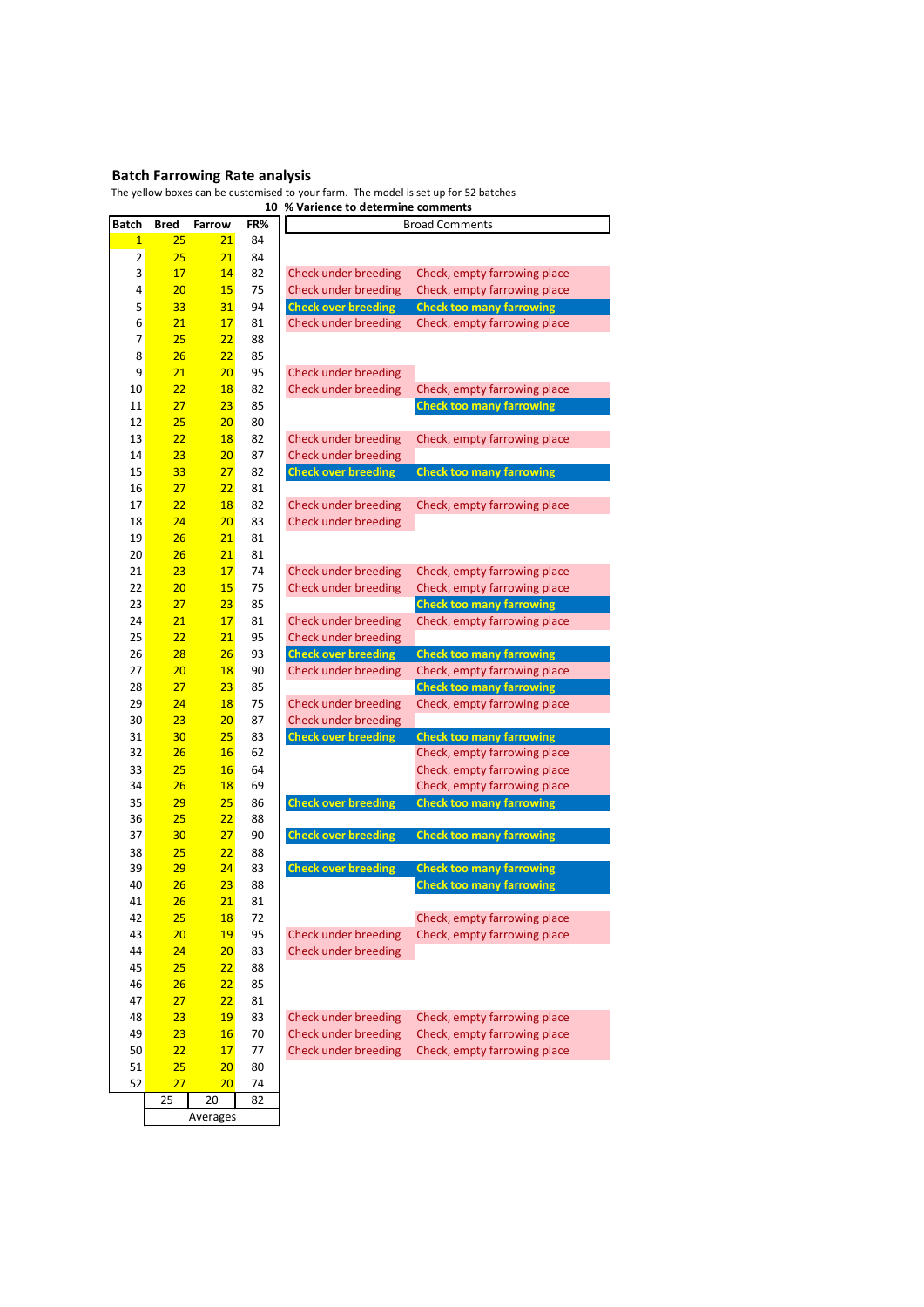



### **Comment**

The analysis indicates that on 'average' the production figures were ok. The farm needs to farrow 20 a batch which it did. The 82% farrowing rate is acceptable.

However, on 19 batches, out of the 52 examples, the farm actually failed to fill all of the farrowing places.